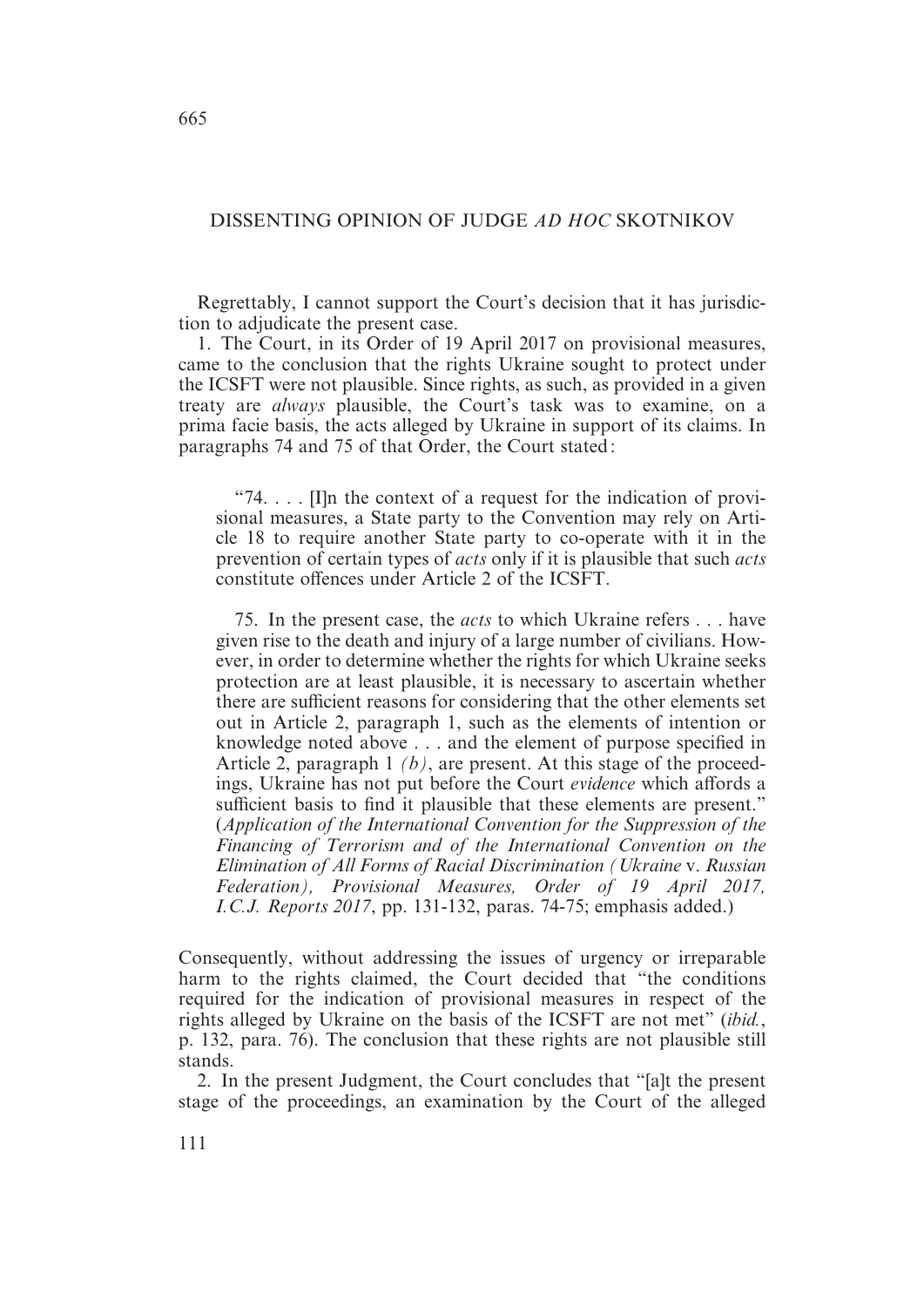wrongful acts or the plausibility of the claims is not generally warranted" (Judgment, para. 58). This statement implies that plausibility of facts is not relevant to an objection to the Court's jurisdiction and that even implausible claims could be entertained by it. In the same paragraph, the Court states that its "task, as reflected in Article 79 of the Rules of Court . . . is to consider the questions of law and fact that are relevant to the objection to its jurisdiction" *(ibid.)*. It is difficult to see how these two statements, appearing directly next to each other, are compatible. In any event, the Court did not consider the questions of factual evidence, in the case of either the ICSFT or CERD.

3. As the Court has noted, "[t]he existence of jurisdiction of the Court in a given case is . . . not a question of fact, but a question of law to be resolved in the light of the relevant facts. The determination of the facts may raise questions of proof." (*Border and Transborder Armed Actions (Nicaragua* v. *Honduras), Jurisdiction and Admissibility, Judgment, I.C.J. Reports 1988*, p. 76, para. 16.) The Rules of Court relating to preliminary objections repeatedly refer to the need to examine both questions of law and fact. Of course, the alleged facts need to be ascertained to the extent which is appropriate in a given case. Where the Court needs to assess *all the facts* pertaining to the merits in order to decide whether or not it has jurisdiction *ratione materiae*, it declares that the objection in question does not possess an exclusively preliminary character.

4. In the present circumstances, where the Court's finding of 2017, referenced above, remains in force, a decision as to whether the claims, which are based on the very same alleged facts, "do or do not fall within the provisions" (*Oil Platforms (Islamic Republic of Iran* v. *United States of America), Preliminary Objection, Judgment, I.C.J. Reports 1996 (II)*, pp. 809-810, para. 16) of the ICSFT required particular caution, which unfortunately has not been exercised. Had the Court exercised such caution, it would not have come to the conclusion that Ukraine's case meets the *Oil Platforms* test and that it has jurisdiction *ratione materiae* in the present case.

5. As to the questions of law, it is the Court's task at the preliminary objections stage to resolve the issues relating to the scope of the treaty in question and thereby determine the limits of its jurisdiction *ratione materiae*. This imperative is well established in the jurisprudence of the Court, according to which "the Court 'must . . . always be satisfied that it has jurisdiction, and must if necessary go into the matter *proprio motu*'" (*Jurisdictional Immunities of the State (Germany* v. *Italy : Greece intervening), Judgment, I.C.J. Reports 2012 (I)*, p. 118, para. 40).

6. Unfortunately, the Court does not follow this well-established jurisprudence when it states that the issue relating to the scope of the term "funds" "need not be addressed at the present stage of the proceedings" (Judgment, para. 62). In the next sentence, the Court concludes that "the interpretation of the definition of 'funds' could be relevant, as appropri-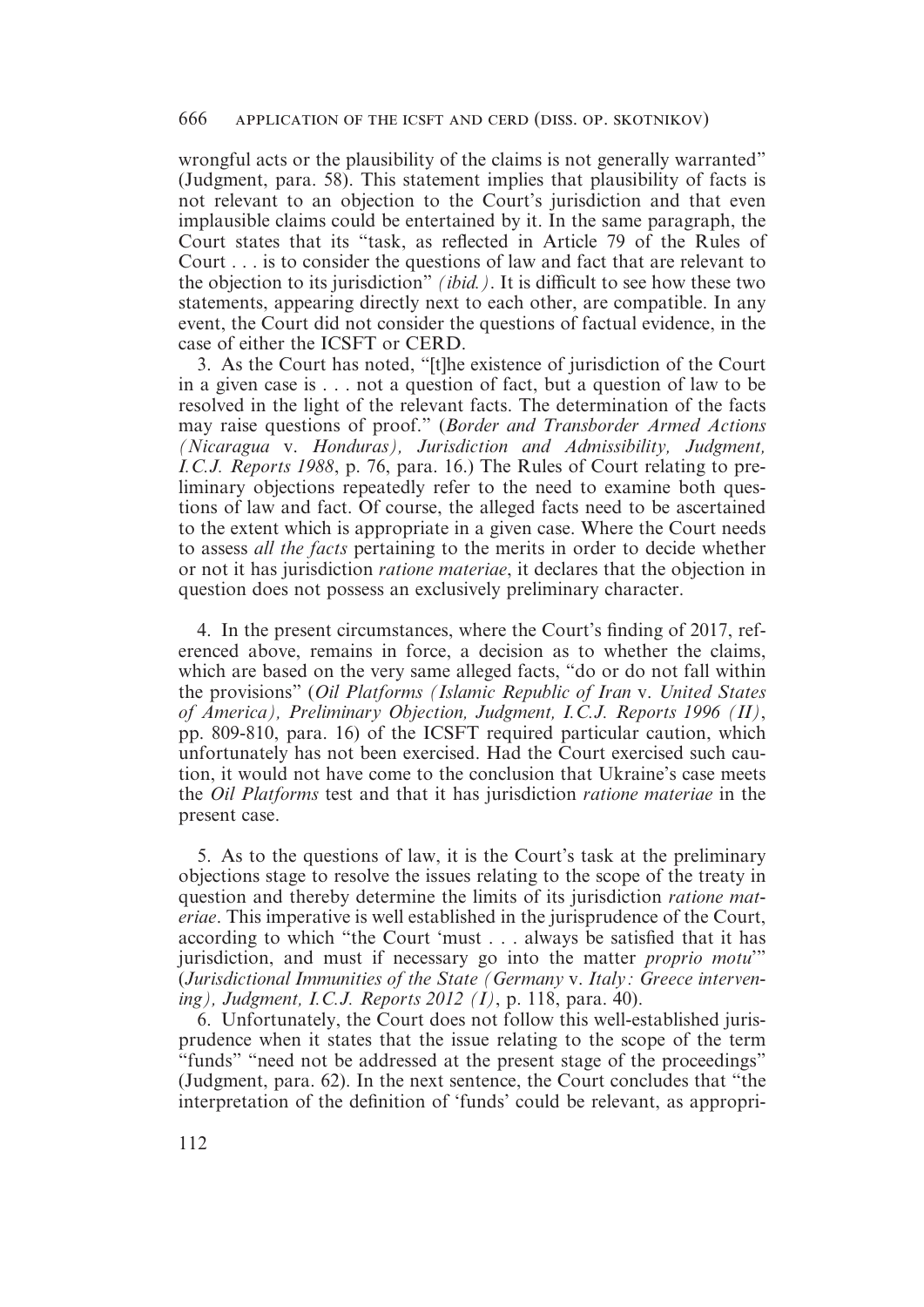ate, at the stage of an examination of the merits" (Judgment, para. 62). Thus, this preliminary issue relating to the scope of the ICSFT is being transformed, without any justification, into an issue for the merits.

7. In paragraph 59 of the Judgment, the Court correctly states that the financing by a State of acts of terrorism is not addressed by the ICSFT and lies outside the scope of that Convention. In paragraph 61, the Court concludes that the commission by a State official of an offence under Article 2 does not engage the responsibility of the State concerned under the ICSFT. Since a State is an abstract entity, which acts through its officials, the above conclusions do not sit well with the Court's finding in the same paragraph that the Convention applies both to persons who are acting in a private capacity and those who are State agents. This finding also runs counter to the logic of the Articles on Responsibility of States for Internationally Wrongful Acts adopted by the International Law Commission (Report of the International Law Commission, Thirty-Third Session : United Nations, *Official Records of the General Assembly, Supplement No. 10*, doc. A/56/10).

8. In its Order of 19 April 2017, the Court stated that "a State party to CERD may avail itself of the rights under Articles 2 and 5 only if it is plausible that the *acts* complained of constitute *acts* of racial discrimination under the Convention" (*Application of the International Convention for the Suppression of the Financing of Terrorism and of the International Convention on the Elimination of All Forms of Racial Discrimination (Ukraine* v. *Russian Federation), Provisional Measures, Order of 19 April 2017, I.C.J. Reports 2017*, p. 135, para. 82 ; emphasis added). The Court concluded that

"[i]n the present case, on the basis of the *evidence* presented before the Court by the Parties, it appears that *some of the acts* complained of by Ukraine fulfil this condition of plausibility. This is the case with respect to the banning of the *Mejlis* and the alleged restrictions on the educational rights of ethnic Ukrainians." (*Ibid.*, para. 83; emphasis added.)

It is worth noting that, apart from these two issues, the Court in 2017 did not consider the rest of Ukraine's claims to be plausible. This is pertinent as to how the Court should examine the factual evidence which may be relevant to the issue of its jurisdiction. That is to say, some additional scrutiny is required. However, the Judgment, for example, does not even mention the fact that acts alleged by Ukraine, according to its own writings, occurred before the referendum on the question of the status of Crimea or shortly thereafter, and that the measures Ukraine alleges concerned activists who were opposed to the referendum. This, of course, raises an issue of jurisdiction *ratione temporis*. Further, it undermines Ukraine's own argument that those actions are covered by CERD. Had the Court engaged in a proper examination of relevant factual evidence, it probably would have reached different conclusions. However, the Court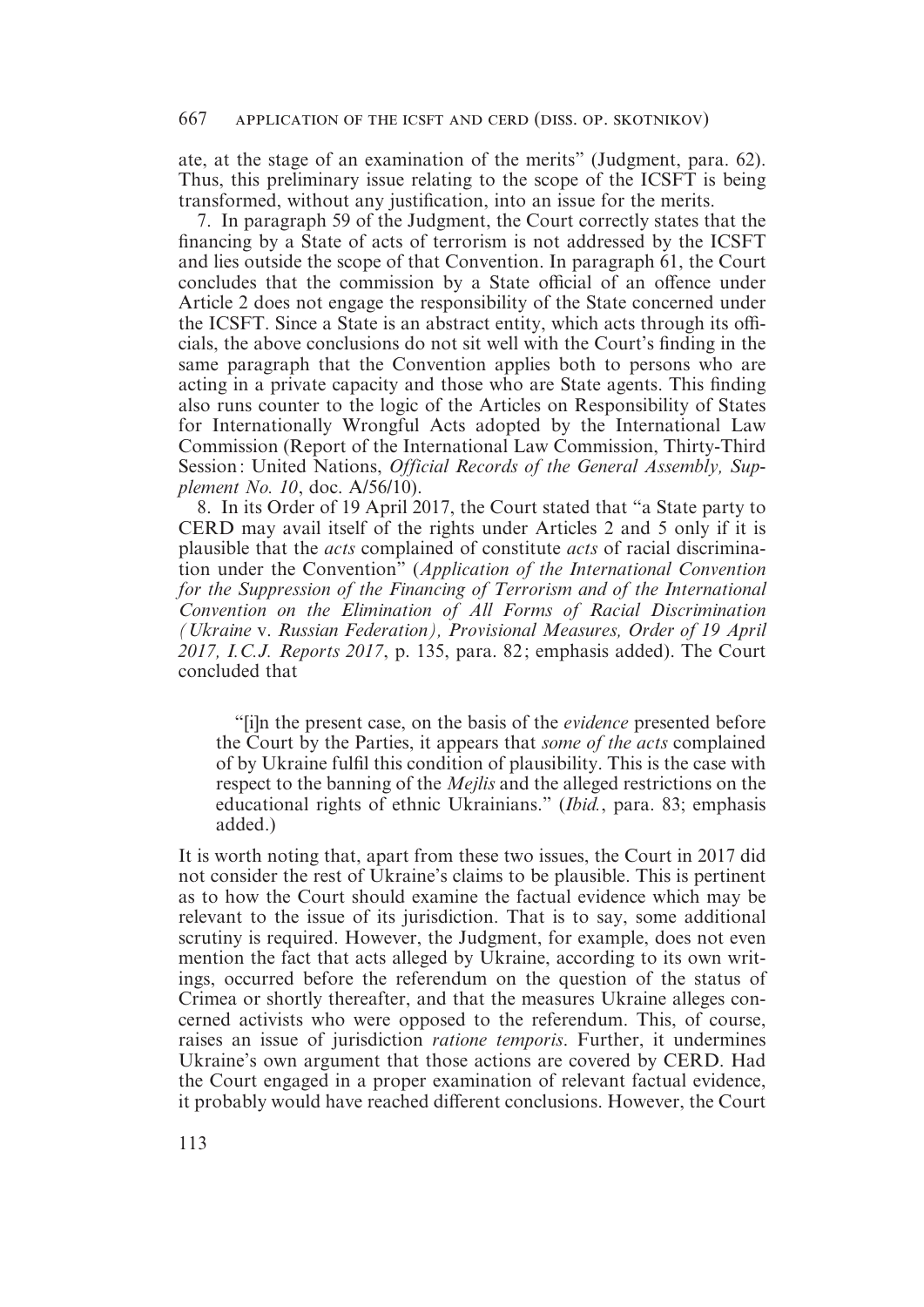decided not to do so (see Judgment, para. 94). After simply summarizing the arguments of the Parties on the questions of law and fact, the Court comes to a sweeping conclusion that, "taking into account the broadly formulated rights and obligations contained in the Convention, including the obligations under Article 2, paragraph 1, and the non-exhaustive list of rights in Article 5, . . . the measures of which Ukraine complains . . . fall within the provisions of the Convention" (*ibid.*, para. 96). This conclusion, summarily reached, is hardly satisfying.

9. Earlier in the Judgment, the Court recalled that the application of the *Oil Platforms* test "may require the interpretation of the provisions that define the scope of the treaty" (*ibid.*, para. 57). It is regrettable that the Court failed to consider questions relating to the scope of CERD.

10. I agree that the list of rights enumerated in Article 5 of the CERD is not exhaustive. However, at all times it must be shown that an alleged violation answers all the criteria in Article 1, paragraph 1, which reads as follows :

"In this Convention, the term 'racial discrimination' shall mean any distinction, exclusion, restriction or preference based on race, colour, descent, or national or ethnic origin which has the purpose or effect of nullifying or impairing the recognition, enjoyment or exercise, *on an equal footing*, of human rights and fundamental freedoms in the political, economic, social, cultural or any other field of public life." (Emphasis added.)

This means that CERD could come into play only in the case of a discriminatory treatment of one group of the population in relation to another group or groups. Accordingly, I think that the issue of whether the Crimean Tatar community has a right to maintain its distinct representative institutions is not covered by Article 1, paragraph 1. The Court should have pronounced on this issue, which clearly relates to the scope of the Convention.

11. Similarly, the Court should have addressed as a preliminary issue the question as to whether the right to education in one's native language is covered by CERD. In this connection, I would observe that the States parties can *create* rights which are not expressly listed in CERD and yet bring those rights within the scope of its application. However, a State party's responsibility can be engaged only if the overarching principle of non-discrimination on the grounds mentioned in Article 1, paragraph 1, is breached.

12. It is obvious that no right to receive education in one's native language is mentioned in Article 5, paragraph *(e)* (v), of CERD. However, if such a right derives from the constitutional or other legal arrangements